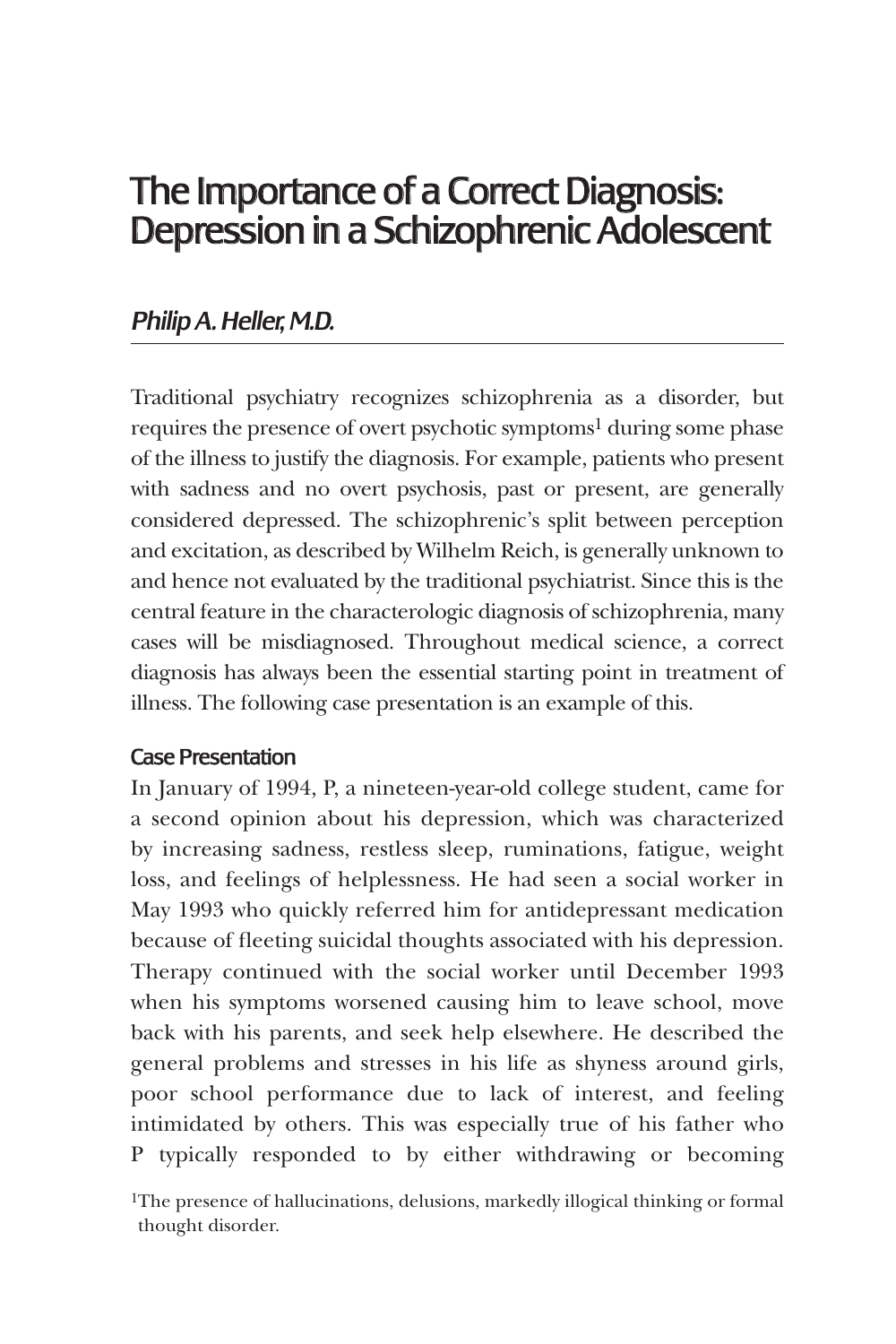extremely angry. Additionally, he complained of racing thoughts, outbursts of anger, (mostly at his family), anxiety, fear, inappropriate laughter, and what he called "zoning out." There was no history of hallucinations, delusional thinking, or overt psychotic symptoms. P described a long history of moodiness. He also reported having had a large circle of friends which progressively diminished since his early adolescence. Throughout his teenage years he acknowledged spending considerable time in his room, mostly to avoid conflict with his father. He never had a sexual relationship.

Although his significant social withdrawal troubled him, he had never sought help. Prior medical history included three episodes of fainting in high school, the last occurred in 1992, and acne which was treated with antibiotics. Because of the history of fainting I referred him to an internist who found no abnormalities on physical and laboratory examination, except an asthenic habitus and hyperextensible joints.

P has an eighteen-year-old brother with a bad temper and a twentytwo-year-old sister with "mood swings." His father is successfully self-employed, prone to angry outbursts, quite controlling, and frequently critical of P. His mother is described as chronically depressed with the mannerisms of a timid mouse.

On initial examination the patient was thin, casually dressed in loose fitting clothing, had disheveled hair, and appeared a few years younger than his stated age. He was notably shy, had flat affect, and avoided eye contact. When he did look at me it was through halfclosed eyes. On having him open his eyes fully, he looked terrified but did not feel this emotion. He appeared very sad although he described his mood as anxious. Psychomotor activity was markedly diminished almost to the point of immobility. His minimal speech and tightness of voice was strong evidence of a significant throat block. P's chest appeared soft and had minimal movement with each shallow respiration. He had little ability to move his eyes. When I raised his arm, cerea flexibilitas was present.2

<sup>2</sup>Cerea flexibilitas (waxy flexibility) is commonly observed in the catatonic. The patient will maintain the body position in which it is placed for an extended period of time.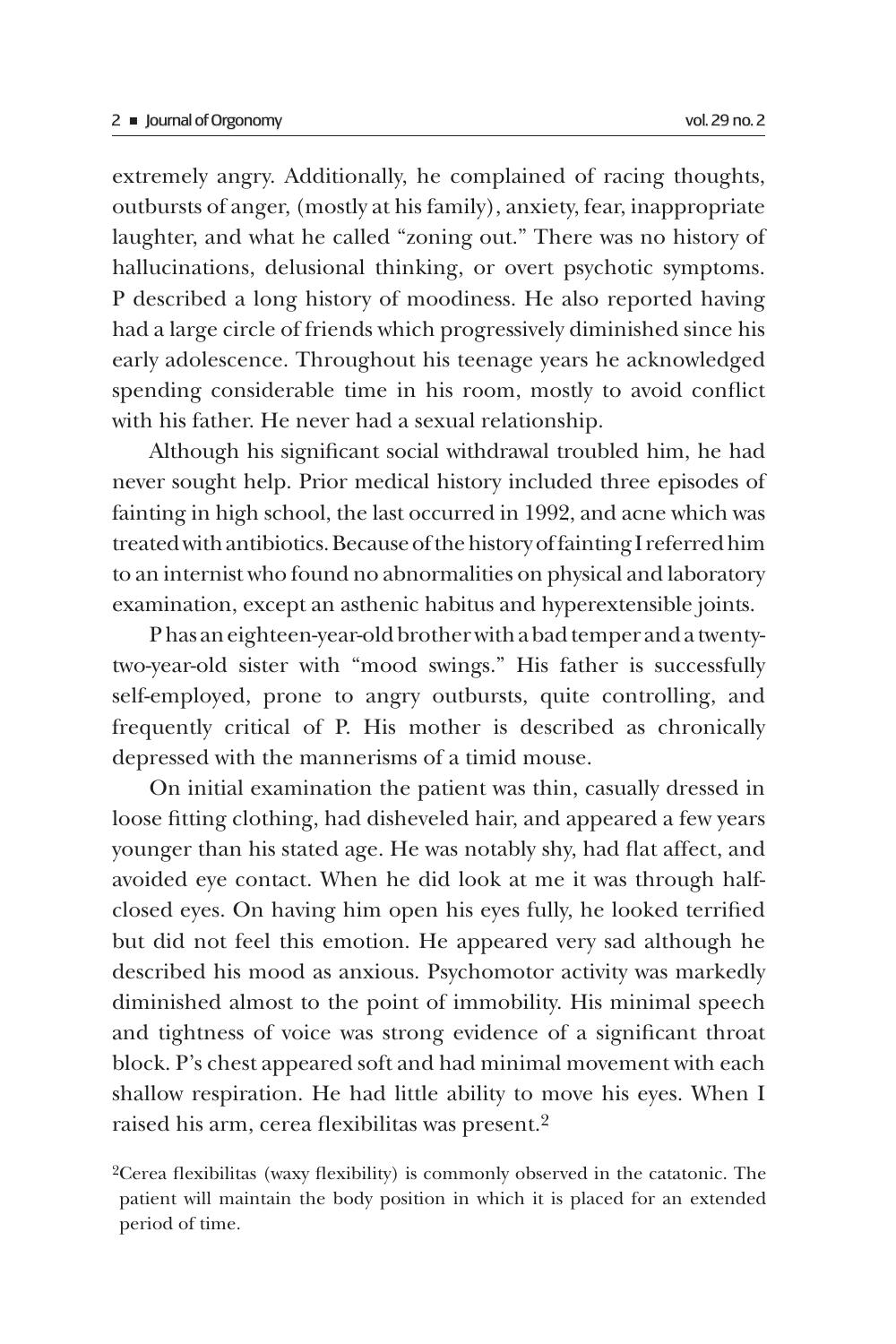A schizophrenic split, the most prominent feature of P's initial examination, was demonstrated by his complete lack of emotional contact with the evident terror in his eyes. The presence of this split, his significant throat block, the characteristic appearance of his chest, soft with minimal movement and barely apparent respirations, physical immobility, cerea flexibilitas, and his history indicated a diagnosis of catatonic schizophrenia with depression.

#### Course of Treatment

P was initially seen sitting up. His minimal verbal expression, lack of eye contact, and psychomotor retardation made emotional contact with him difficult. I pointed out his disconnected emotional state with little if any response. Because of his minimal respiratory excursions, I had him breathe more deeply.

Within a few minutes his neck and right shoulder began to twitch. Circling his eyes caused dizziness and was immediately followed by his "zoning out," described as "a deadness," feeling nothing, and losing vision as if he were blind. Over the next ten therapy sessions having him breathe and move his eyes allowed him to become more verbal and to tolerate more of what he was feeling without "zoning out" (splitting off perception from excitation). P began to be aware how feelings of anxiety, especially when they occurred in the treatment room, often lead to a sensation of blindness. Continuing work on his ocular segment, I had him move his forehead and express different emotions with his face.

Afterward he said, "My face never looks how I feel." He was becoming more aware of how emotionally disconnected he was. When he looked in a mirror during one session, an expression of fascination appeared as if he were seeing himself in a different way. In another session, with my encouragement, he brought in and played his guitar and sang. He was quite good. Following this expansive experience he was very proud of himself. Now the twitching associated with breathing (on the couch) began to include his arms, leas, and chest.

Within two months of P's starting therapy his parents noticed that he was more social, spent less time in his room, and no longer appeared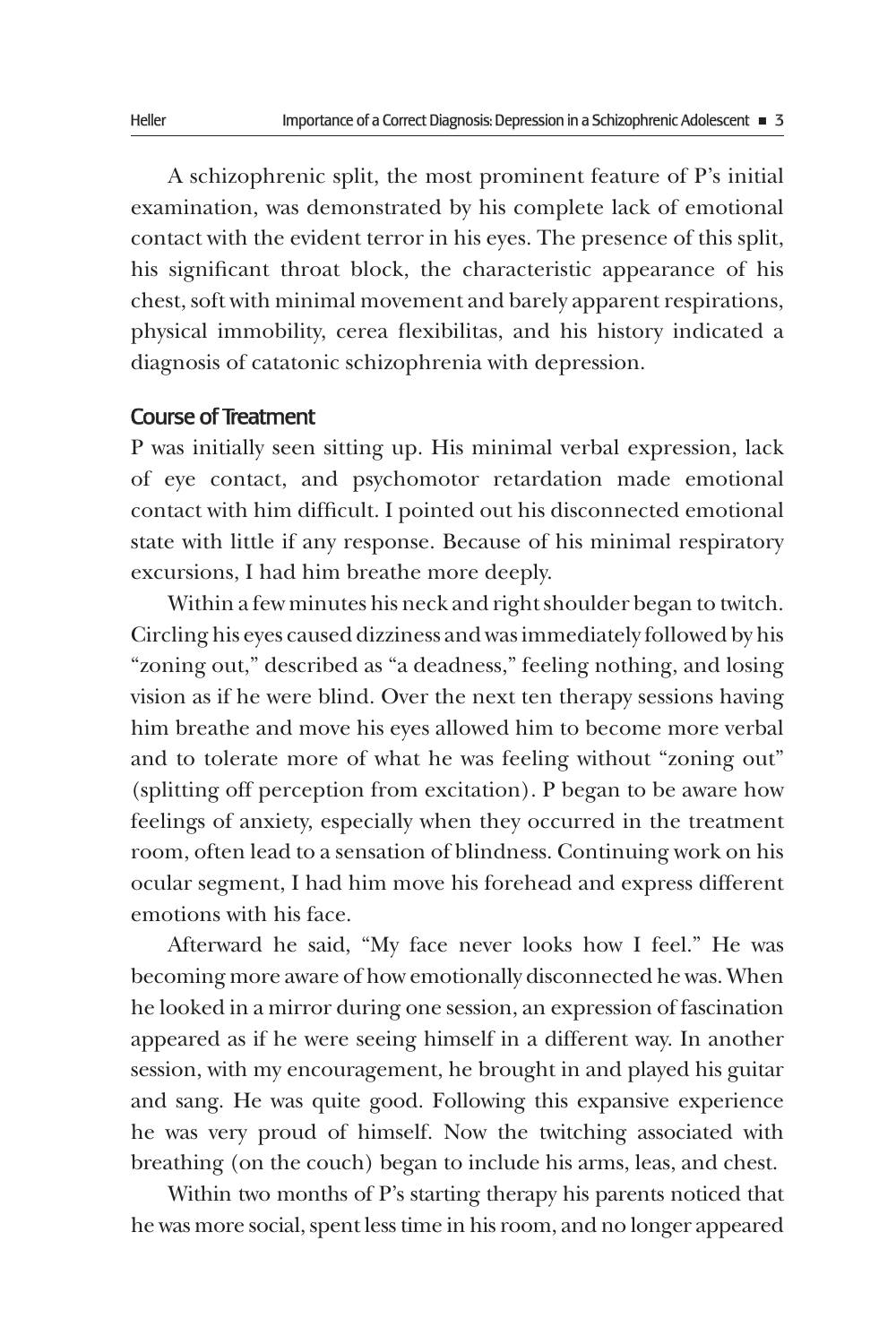depressed. After three months of weekly sessions which continued to focus on his ocular segment, his forehead was more mobile and his ocular symptoms occurred less frequently. The lower half of his face, however, remained motionless which I pointed out to him. Light, direct pressure was then applied to the muscles of his jaw. This elicited fearful yelling, following which he described experiencing a feeling of liveliness in his lower face. He began to speak up spontaneously in therapy and at home. I continued encouraging him to express emotions with his eyes, loosening his occipital armor with direct biophysical work, and having him move his eyes. After twenty-five sessions, with an improved ability to make emotional contact with himself, he was able to stand up to his father without losing control or withdrawing. Although prominent before, anxiety, especially in therapy sessions, was now clearly associated with doubting, overintellectualization, and feeling "frozen." Addressing this characteranalytically was of little help, but having him stamp his feet on the floor and punch a cushion gave him much relief from "thinking too much." P now reported that his vision became more acute and sometimes three-dimensional after his sessions. This often lasted for up to two days. In general, he appeared more lively. P was also more aware that his doubting occurred in relationship to his feeling "frozen."

By August 1994, after thirty sessions, feeling better and stronger, he resumed his college education and came to therapy monthly. Within three months, however, P was again depressed and experiencing more frequent ocular symptoms: "zoning out" and confusion. He resumed weekly sessions, took a medical leave from school, and began working in a shopping mall.

In treatment, screaming and kicking while on the couch now resulted in sensations of deadness in his arms. His response to anxiety in the sessions, freezing up with frustration and doubt, was also more pronounced and obvious to both of us. Gagging himself loosened tension in the muscles of his throat, and with my encouragement of emotional expression, resulted in a fuller voice.

As treatment continued, he increasingly appeared on the verge of crying, but could not allow this expression. Finally, while looking at me he said, "You are saving me, you can see what is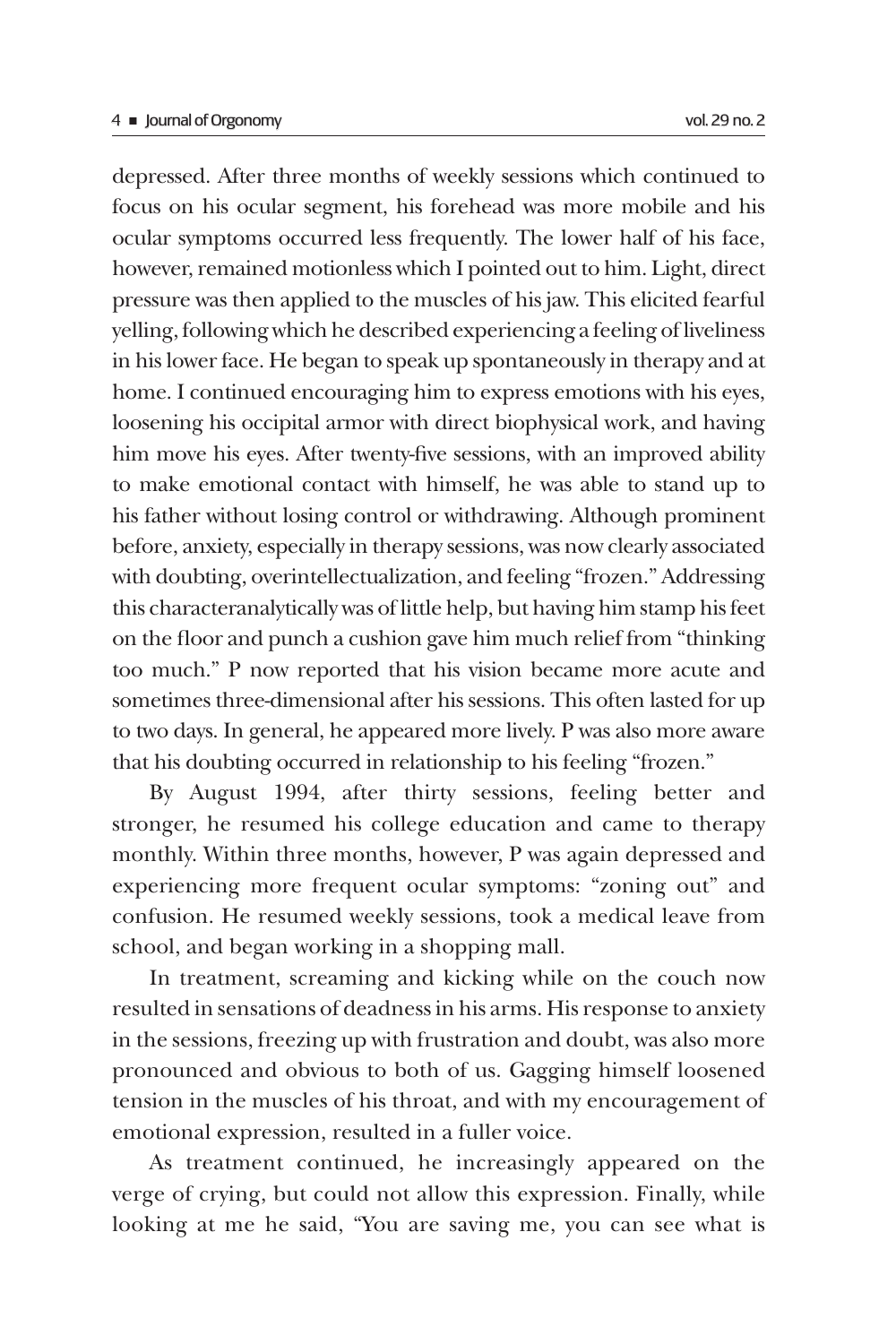wrong when no one else could." He then sobbed from his chest and looked more integrated and alive. Over the next few months he came to realize that the frustration he had felt so strongly was simply a response to holding back sadness. The frustration had increased his ocular symptoms, his doubting, and being "frozen." The reactions are now much less prominent and interfere far less with his general functioning. P continues in weekly therapy Interestingly, although he stopped his antibiotics, his acne cleared as his face became more mobile.

### **Discussion**

Although P was clearly depressed, his characterologic diagnosis was catatonic schizophrenia. The essential features of schizophrenia, as delineated by Reich, were clearly demonstrated by the patient and include the split between perception and excitation, a severe throat block, and minimal respirations in the presence of a soft chest. In P, these manifested in his extreme emotional disconnection, his tendency to "zone out"(described as "a deadness," feeling nothing, with loss of vision), his constricted emotional expression, minimal speech, and tight voice, and his apparent lack of respiration with low bioenergetic charge. His catatonic symptoms included physical immobility and waxy flexibility.

Careful attention to and biophysical mobilization of his ocular segment loosened his ocular armoring. Together with breathing and the physical expression of emotion his bioenergetic charge was increased, the quality of his emotional contact improved, and his depressive symptomatology was alleviated. In the process, underlying feelings of sadness emerged and were able to be expressed. As a result of these positive developments, he demonstrated a greater capacity for work, interpersonal relatedness, and social interaction.

## **Conclusion**

This case demonstrates the importance of an accurate characterologic diagnosis. Although some of the patient's symptoms appeared to be